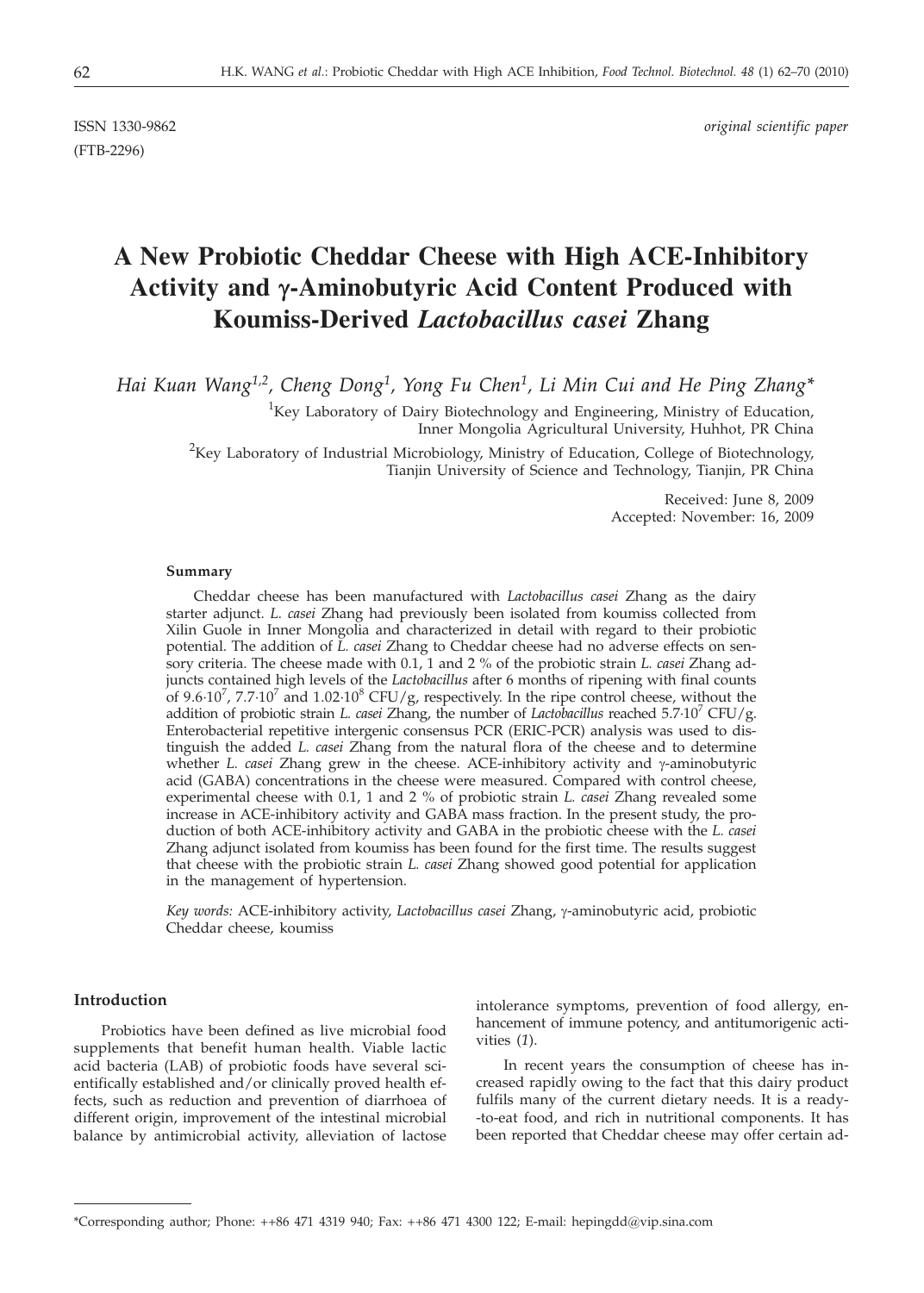vantages as a carrier of probiotic microorganisms, having a higher pH than the more traditional probiotic foods (*e.g*. yogurts and fermented milk). Furthermore, the matrix of the cheese and its relatively high fat content may offer protection to probiotic bacteria during passage through the gastrointestinal tract (*2–6*).

High blood pressure has been considered as a risk factor for the development of cardiovascular disease (arteriosclerosis, stroke and myocardial infarction) and end- -stage renal disease. Angiotensin I-converting enzyme (ACE; dipeptidyl carboxypeptidase I, EC 3.4.15.1) plays an important role in the regulation of blood pressure. ACE inhibitors may exert an antihypertensive effect. Various lactic acid bacteria produce specific peptides that possess an inhibitory activity against the ACE *in vitro* and demonstrate a hypotensive effect in the hypertensive rat model. The  $\gamma$ -aminobutyric acid (GABA) is well known as a neurotransmitter that regulates inhibitory neurotransmission in mammalian central nervous systems. In addition, GABA has been proved to be effective for lowering the blood pressure of mammals. Milk products fermented by lactic acid bacteria enriched with GABA decreased the blood pressure in spontaneously hypertensive rats, and in mildly and moderately hypertensive patients (*7*).

The beneficial health effects of cheese can be enhanced by the ACE-inhibitory peptides or GABA produced during fermentation and storage. More recently, a great interest in the ACE-inhibitory peptides (*8–14*) or GABA (*15–18*) of cheese has been developed. However, there are no reports on the development and characterization of probiotic Cheddar cheese by koumiss-derived *Lactobacillus*, which not only possesses ACE-inhibitory activity but also can produce GABA.

*L. casei* Zhang had previously been isolated from koumiss collected in Xilin Guole, Inner Mongolia, PR China, and characterized in detail with regard to their probiotic potential. The ability to withstand the strict acid and bile, and remove cholesterol from the growth media *in vitro* has been detected. *L. casei* Zhang showed relatively high resistance to low pH than other isolated lactobacilli from koumiss. Previous studies had also shown that *L. casei* Zhang was able to enhance natural and acquired immunity in healthy mice and antagonism to *Escherichia coli* in mice as well as the ability to adhere to human intestinal epithelial cells (*19–23*). Soy milk, bovine milk and mare's milk could be served as vehicles for delivery of probiotic *L. casei* Zhang (*24,25*). The expression of H+-ATPase of *L. casei* Zhang in acid conditions was studied and the results show that the expression of H+-ATPase is associated with the acidity of the environment in *L. casei* (*26*). In addition, to understand further genetic background and functional mechanism of this strain, we have completed and annotated the whole genome sequence recently (GenBank Accession No. CP 001084).

This study investigates the performance of the probiotic strain *L. casei* Zhang added to Cheddar cheese, as well as the ACE-inhibitory activity and GABA content in the cheese. A better perspective towards this end could help the development of the probiotic cheese for the management of hypertension.

#### **Materials and Methods**

## *Origin and properties of microbial strain*

The probiotic strain *Lactobacillus casei* Zhang had previously been isolated in our lab from koumiss collected in Xilin Guole in Inner Mongolia, PR China. The high tolerance of acidic pH and high bile salt by *L. casei* Zhang has been demonstrated in *in vitro* studies. It could grow well at pH=3.0 and 3 h after artificial gastric juice digestion, its survival rate was much greater than of other viable lactic acid bacteria (LAB) tested. The presence of bile salt hydrolase activity was also noticed in *L. casei* Zhang, which was able to catalyze the hydrolyzation of sodium taurocholate in the medium and release free bile salt. The strain was able to sustain a bile salt concentration of 1.6 g per 100 mL of the medium (*22*).

### *Cheese manufacture*

Freeze-dried cheese inoculant R-707 (Chr Hansen, Wisby, Denmark), containing *Lactococcus lactis* ssp. *lactis* and *Lactococcus lactis* ssp. *cremoris*, was used as a starter. Cheese was made with 10 L of pasteurized (63  $^{\circ}$ C, 30 min) whole milk. Raw milk was purchased from Yili Company (Huhhot, PR China) and its composition of the raw milk was (in %, by mass per volume): total solids 12.25, total proteins 3.02, fat 3.93 and lactose 5.3.

The freeze-dried culture containing  $2.10^{11}$  CFU/g of *L. casei* Zhang was prepared in our laboratory. The heat- -treated (90 °C for 30 min) 10 % (mass per volume) reconstituted skimmed milk was inoculated with 1 % (mass per volume) freeze-dried *L. casei* Zhang. After inoculation, the skimmed milk was incubated at 37 °C for 24 h. Then *L. casei* Zhang suspension (2.43·108 CFU/mL) from the skimmed milk was added as adjunct into the pasteurized cow's milk  $(5.10^2 \text{ CFU/mL})$  at a volume fraction of 0.1, 1 or 2 %, together with 0.5 % (mass per volume) cheese starter and  $CaCl<sub>2</sub>$  (25 g per 100 kg) before rennet (12 g/t of milk) coagulation for 35 min at 35 °C. The curd was cut into  $0.63$  to  $1.59$  cm<sup>3</sup> blocks and cooked to 39 °C. The cooking took only 20–60 min and the curd was stirred constantly during this step to avoid uneven cooking or overcooking. Whey was removed from the curd by allowing it to drain out of the vat. The curd was allowed to set for a few minutes. By the end of the setting, the acidity of the whey was somewhere between 0.15 and 0.17. Loaves of curd were cut about 15 cm wide. After 10 min, the loaves were turned and stacking began. Every 10 min, when the loaves had to be turned, they were stacked. When the turning process was complete, the loaves were milled into about 1.3-cm pieces. After all the curd was milled, salt was added at a rate of 2.8 % (by mass), and the curd was placed into the mould to drain off the whey and was left to ripen at 12 °C for 180 days at a relative air humidity of 85 to 90 %. The cheese made without probiotic strain *L. casei* Zhang additive was used as a control.

#### *Sensory evaluation of cheese*

Cheese samples were graded blindly after 6 months of ripening by a commercial grader from a local cheese manufacturing plant for the characteristics of 'flavour' and 'body', with maximum scores of 45 and 40, respec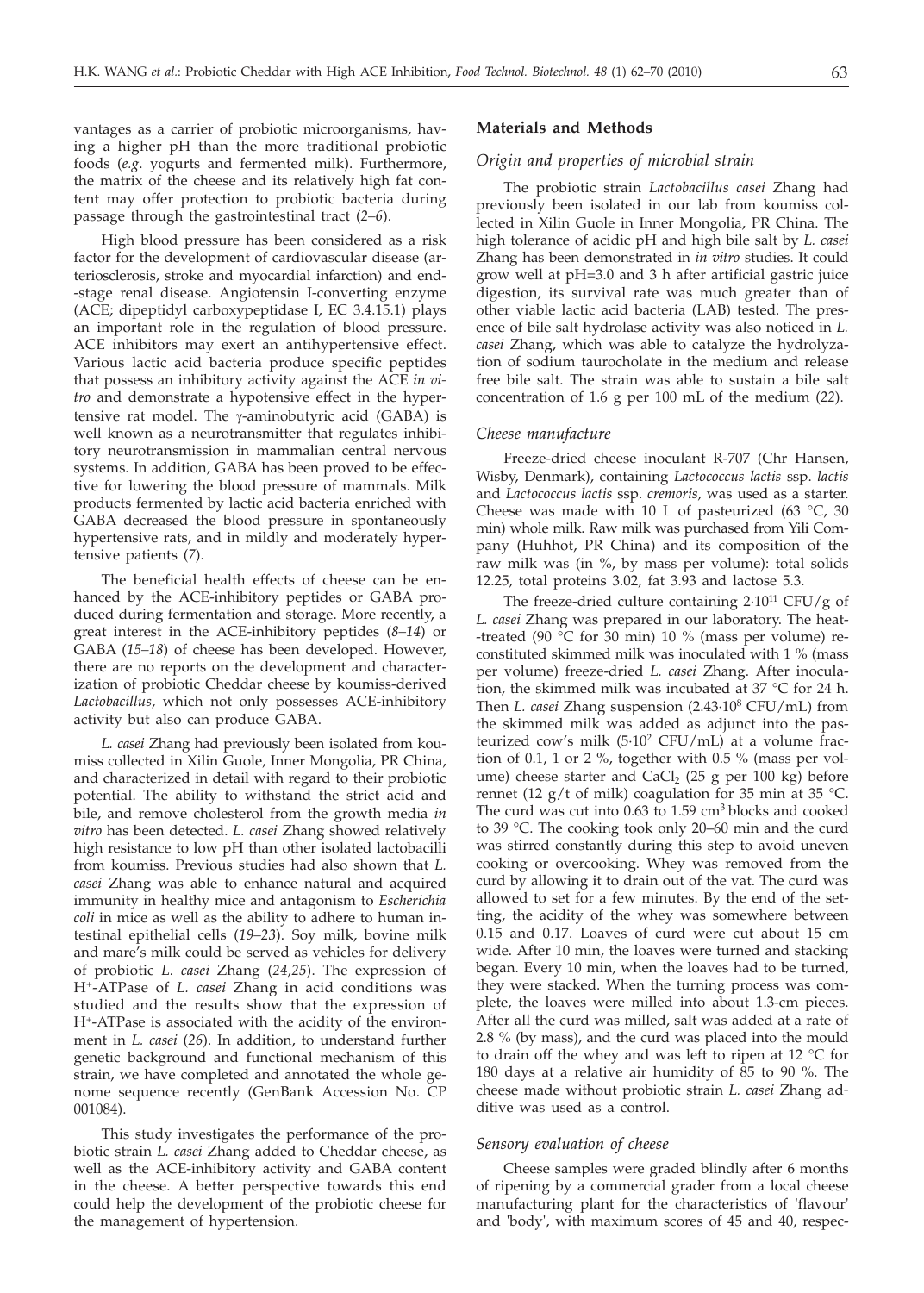tively. Minimum scores of 38 and 31 for flavour and body, respectively, are required for commercial Cheddar cheese (*2*).

# *Determination of ACE-inhibitory activity*

Water-soluble extracts (pH=4.6) of each of the cheese samples were prepared according to the method of Kuchroo and Fox (*27*). The pH of the water-soluble extracts was adjusted to pH=8.3 with NaOH and then they were centrifuged at  $6000 \times g$  for 10 min. Subsequently, the supernatant was used to determine the ACE-inhibitory activity and GABA content of the samples.

ACE-inhibitory activity was assayed as described by Chen *et al*. (*28*). A mass of 500 mg of hippuryl-L-histidyl- -L-leucine (HHL, Sigma-Aldrich China Inc, Shanghai, PR China) was dissolved in 77.6 mL of 100 mmol/L Na-borate buffer (pH=8.3) containing 300 mmol/L NaCl. Rabbit lung ACE (Sigma-Aldrich China Inc, Shanghai, PR China) was dissolved in the same buffer at a concentration of 53.2 mU/mL. A mixture containing  $75 \mu$ L of ACE solution and 75  $\mu$ L of filtered sample (150 mg/mL) was incubated at 37 °C for 10 min, then 75  $\mu$ L of HHL solution were added and incubated for 30 min. The reaction was stopped by the addition of  $250 \mu L$  of 1 mol/L HCl. A volume of  $10 \mu L$  of this solution was injected directly into a Luna C18 column (4.6×250 mm, particle size 5 mm; Phenomenex, Torrance, CA, USA) to separate the product and hippuric acid (HA) from HHL. The column was eluted with 50 % methanol in water (by volume) containing 0.1 % trifluoroacetic acid (TFA) at a flow rate of 0.8 mL/min using a pump and the detector was monitored at 228 nm. The inhibition was calculated from the equation:

$$
[(A_c - A_s)/(A_c - A_b)] \cdot 100 \tag{1/}
$$

where  $A_c$  is the absorbance of the buffer (control),  $A_s$  is the absorbance of the reaction mixture (sample), and *A*<sup>b</sup> is the absorbance of the blank when stop solution was added before the reaction occurred.

# *Determination of g-aminobutyric acid*

The determination of GABA was performed by high- -performance liquid chromatography (HPLC). A volume of 1 mL of the sample was diluted with 16 % (mass per volume) trichloroacetic acid (TCA) to 10 mL and shaken for 30 s. The extract was centrifuged for 10 min at 8000´*g*. The supernatant was collected and filtered through a 0.45-mm film (Millipore Express®, Billerica, MA, USA). Samples were then analyzed using an Agilent 1100 HPLC with a fluorescence detector (FLD) at excitation  $\lambda$ (Ex)= 340 nm and emission  $\lambda$ (Em)=450 nm (0–25 min). Separation was carried out with a Zorbax Eclipse AAA (4.6 $\times$ 150 mm, 3.5 µm, Agilent Technologies, Santa Clara, CA, USA). A linear gradient profile of mobile phase, comprising 40 mmol/mL  $Na<sub>2</sub>HPO<sub>4</sub>$ , pH=7.8 (solvent A) and acetonitrile/methanol/water (45:45:10, by volume (solvent B),0%B (0–1.5 min), 0–40 % B (1.5–24.0 min), 40–100 % B (24.0–24.5 min), 100 % B (24.5–29.5 min), 100–0 % B (29.5–30.0 min) and 0 % B (30.0–35.0 min) was applied at a flow rate of 2.0 mL/min. The column temperature was kept at 40 °C. Precolumn derivatization with *o*-phthalaldehyde (OPA) was used and a 0.5-µL portion was injected into the HPLC system (Agilent Technologies, Santa Clara, CA, USA).

## *Chemical analysis*

The total solids (gravimetric drying at  $98-100$  °C), fat (Rose-Gottlieb method), ash (muffle furnace at 550 °C), and total nitrogen (Kjeldahl method) were determined according to the Association of Official Analytical Chemists (AOAC) methods nos. 925.23, 905.02, 945.46 and 991.20, respectively (*29*). The total protein content was calculated from total nitrogen using a 6.38 conversion factor.

#### *Microbial analysis of probiotic cheese*

The cheese samples were homogenized and serial dilutions of homogenized cheese were prepared with 0.9 % NaCl solution. After serial dilution with maximum recovery, total viable count of the *Lactobacillus* was determined by a pour plate method using Rogosa selective lactobacillus (RSL) medium (Merck, Damstadt, Germany). The plates were incubated in anaerobic jar at 37 °C for 48 h.

After six months, 20 individual *Lactobacillus* colonies from each cheese were randomly selected from the RSL agar plates for enterobacterial repetitive intergenic consensus PCR (ERIC-PCR) analysis. Genomic DNA from *Lactobacillus* was isolated using Wizard® Genomic DNA Purification Kit (Promega, WI, USA) according to the manufacturer's instructions. PCR was performed using the upstream primer 5'-ATGTAAGCTCCTGGGATTCAC- -3' and the downstream primer 5'-AAGTAAGTGACTG-GGGTGAGCG-3' (*30*). The cycling program was 95 °C for 7 min, 52  $\degree$ C for 60 s, 65  $\degree$ C for 8 min for the first cycle and 90 °C for 30 s, 52 °C for 60 s, 65 °C for 8 min for the next 35 cycles and one cycle at 65 °C for 16 min. All PCR amplicons were electrophoresed on 2 % (mass per volume) agarose gels at a constant voltage of 4 V/cm. PCR patterns were stained with ethidium bromide (0.5  $\mu$ g/mL) and visualized under UV light at 254 nm.

## *Assessment of proteolysis in Cheddar cheese*

Urea-PAGE electrophoresis of the cheese samples was carried out according to the method of Tarakçi *et al*. (*31*). The free amino nitrogen (FAN) content of the sample was measured by the method of Church *et al*. (*32*). Water-soluble extracts (pH=4.6) of each of the cheese samples were prepared and water soluble nitrogen (WSN) was determined according to the method described by the AOAC method no. 991.20 (*29*). Results were expressed as the ratio of WSN or FAN to total nitrogen (TN) content.

#### *Statistical analysis*

All experiments were performed in triplicate. Data were tested for statistical significance by the Statistical Analysis System software (SAS v. 9.00, SAS Institute Inc., NC, USA).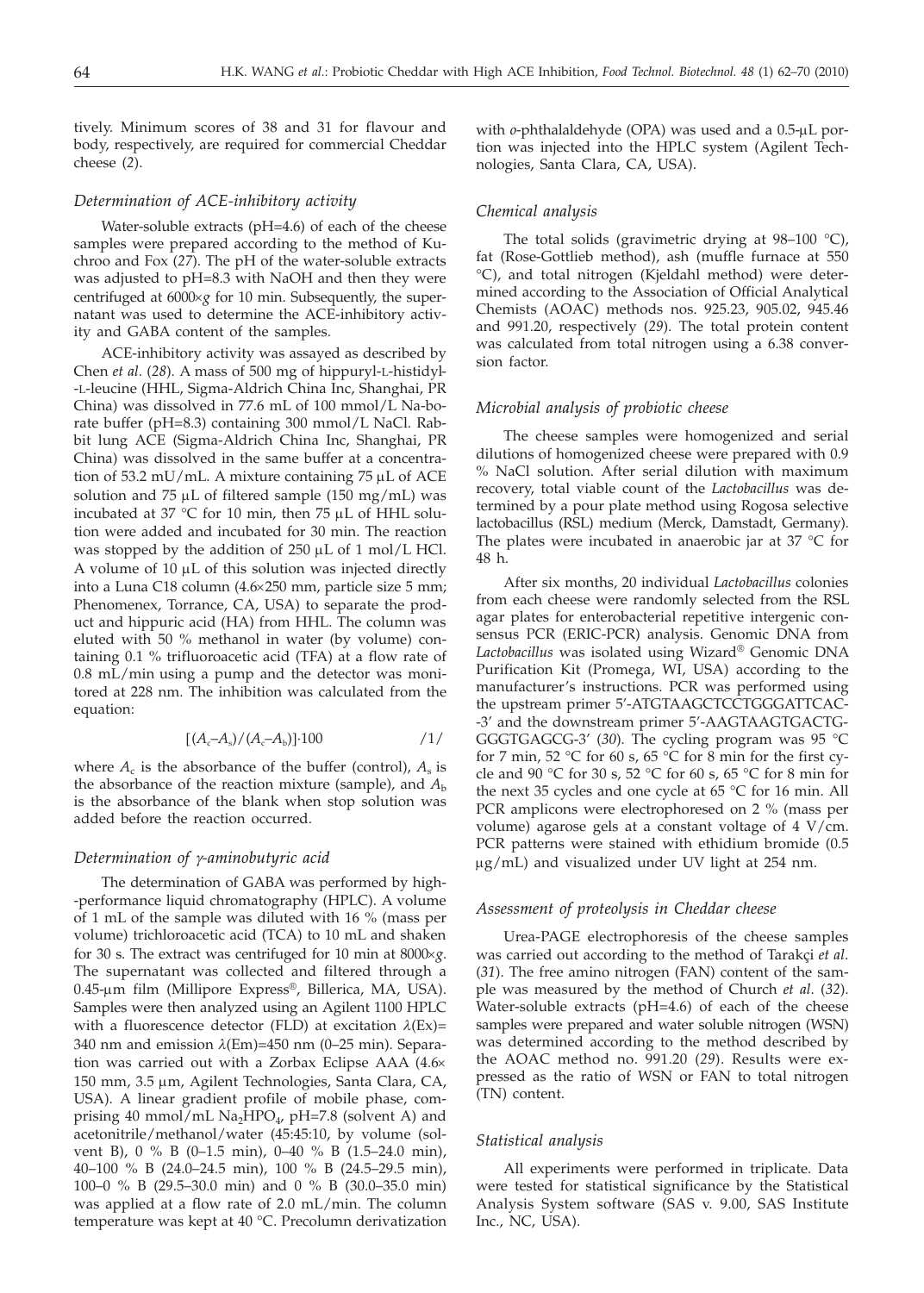## **Results and Discussion**

#### *Compositional analysis and sensory evaluation*

The comparable values observed for control and experimental cheese samples indicate that incorporation of probiotic *L. casei* Zhang as starter culture, and their survival at high numbers, had no direct effect on cheese composition. All cheese samples could be described as commercial grade with respect to sensory criteria. After 6 months of ripening, probiotic cheese samples achieved the scores of 39 and 36 for flavour and body, respectively (Table 1). Lactic acid bacteria adjuncts had previously been reported to improve or decrease cheese flavour. Acceptability of probiotic cheese with *L. casei* 279 was significantly lower  $(p<0.05)$  than that of the control cheese with bitterness and sour-acid taste as the major defects after ripening for 9 months at 4 °C. There were positive correlations  $(p<0.05)$  between the scores of bitterness and the level of water-soluble nitrogen (*33*). The presence of *Enterococcus faecium* PR88 strain in Cheddar cheese at levels greater than or equal to  $10^8$  CFU/g may positively influence Cheddar flavour during 9 months of ripening at 8 °C (*34*). Slight changes in the gross composition and appreciable differences in the flavour profile were observed between control and experimental cheese samples with *Lactobacillus delbrueckii* ssp*. lactis* UO 004. This strain was capable of surviving at high cell numbers of  $10^8$  to  $10^9$  CFU/g in cheese after 28 days of ripening without adversely affecting sensory criteria or appearance of the cheese (*35*).

In this study, laboratory-scale cheese samples with different levels of *L. casei* Zhang were found to have the flavour and body comparable to those of control cheese, indicating that the addition of *L. casei* Zhang to Cheddar cheese had no adverse effects on sensory criteria.

#### *Survival of the strain in cheese*

Microbiology of the Cheddar cheese samples after 6 months of ripening and the ERIC-PCR profiles of *Lactobacillus* isolates from the ripened cheese are shown in Figs. 1 to 5. Results demonstrate that cheese made with 0.1, 1 or 2 % of probiotic strain *L. casei* Zhang adjuncts (Fig. 1) contained high levels of *Lactobacillus* after 6 months of ripening, with final counts of  $9.6 \cdot 10^7$ ,  $7.7 \cdot 10^7$ , and  $1.02 \cdot 10^8$  CFU/g, respectively. In the ripe control cheese,



**Fig. 1.** Survival of lactobacilli of control and probiotic Cheddar cheese samples ripened at 12 °C for 180 days; data are means of triplicate determinations±standard deviation; for abbreviations see Table 1

the number of *Lactobacillus* reached  $5.7 \cdot 10^7$  CFU/g. The counts of *Lactobacillus* in all probiotic cheese were significantly higher than that of the control cheese  $(p<0.05)$ . This was confirmed by the comparison with the ERIC- -PCR fingerprints generated for *Lactobacillus* isolates from 6-month-ripened cheese. The *Lactobacillus* isolated from the cheese with 0.1, 1 and 2 % of probiotic strain *L. casei* Zhang (Figs. 2 to 5) were mainly identified by ERIC- -PCR as *L. casei* Zhang, while the *Lactobacillus* isolated from the control cheese without probiotic strain *L. casei* Zhang were identified by ERIC-PCR as non-starter lactic acid bacteria (NSLAB). Some studies demonstrated that Cheddar cheese can be an effective vehicle for delivery of high numbers of probiotic organisms. Cheddar cheese produced with starter lactococci and *Bifidobacterium longum* 1941, *B. lactis* LAFTI® B94, *L. casei* 279, *L. paracasei* LAFTI® L26, *L. acidophilus* 4962 or *L. acidophilus* LAFTI® L 10 was used to study the survival of the probiotic bacteria during ripening period of 6 months at 4 °C. All probiotic adjuncts survived the manufacturing process of Cheddar cheese at high levels without alteration of the cheese-making process. *L. acidophilus* 4962, *L. casei* 279, *B. longum* 1941, *L. acidophilus* LAFTI® L10, *L. paracasei*

Table 1. Composition and sensory evaluation of control and probiotic Cheddar cheese samples*\**

| Cheese sample | $w(\text{salt})/\%$ | $w$ (total solids)/% | $w(\text{fat})/$ % | $w(\text{protein})/\%$ | Flavour<br>score <sup>a</sup> | Body<br>score <sup>t</sup> |
|---------------|---------------------|----------------------|--------------------|------------------------|-------------------------------|----------------------------|
| А             | $1.63 \pm 0.01$     | $64.63 \pm 0.11$     | $34.94 + 0.38$     | $25.33 \pm 0.37$       | 39                            | 36                         |
| B             | $1.62 \pm 0.03$     | $64.71+0.18$         | $34.40 \pm 0.36$   | $25.37 \pm 0.30$       | 39                            | 36                         |
| C             | $1.60 \pm 0.01$     | $65.27+0.10$         | $35.25 \pm 0.40$   | $25.51 + 0.20$         | 39                            | 36                         |
| Control       | $1.60 \pm 0.02$     | $64.61 \pm 0.17$     | 34.97±0.42         | $25.37 \pm 0.64$       | 38                            | 36                         |
|               |                     |                      |                    |                        |                               |                            |

*\** Composition analyses conducted at 14 days; sensory evaluation was conducted at 6 months; control – starter (freeze-dried cheese inoculant R-707) only was added to the cheese during manufacture, A – 2.0 % probiotic *L. casei* Zhang was added to the starter culture during manufacture of cheese as an adjunct, B – 1.0 % probiotic *L. casei* Zhang was added to the starter culture during manufacture as an adjunct, C – 0.1 % probiotic *L. casei Z*hang was added to the starter culture during manufacture as an adjunct<br><sup>a</sup>maximum score=45 and minimum commercial score=38, <sup>b</sup>maximum score=40 and minimum commercial sco of triplicate determinations±standard deviation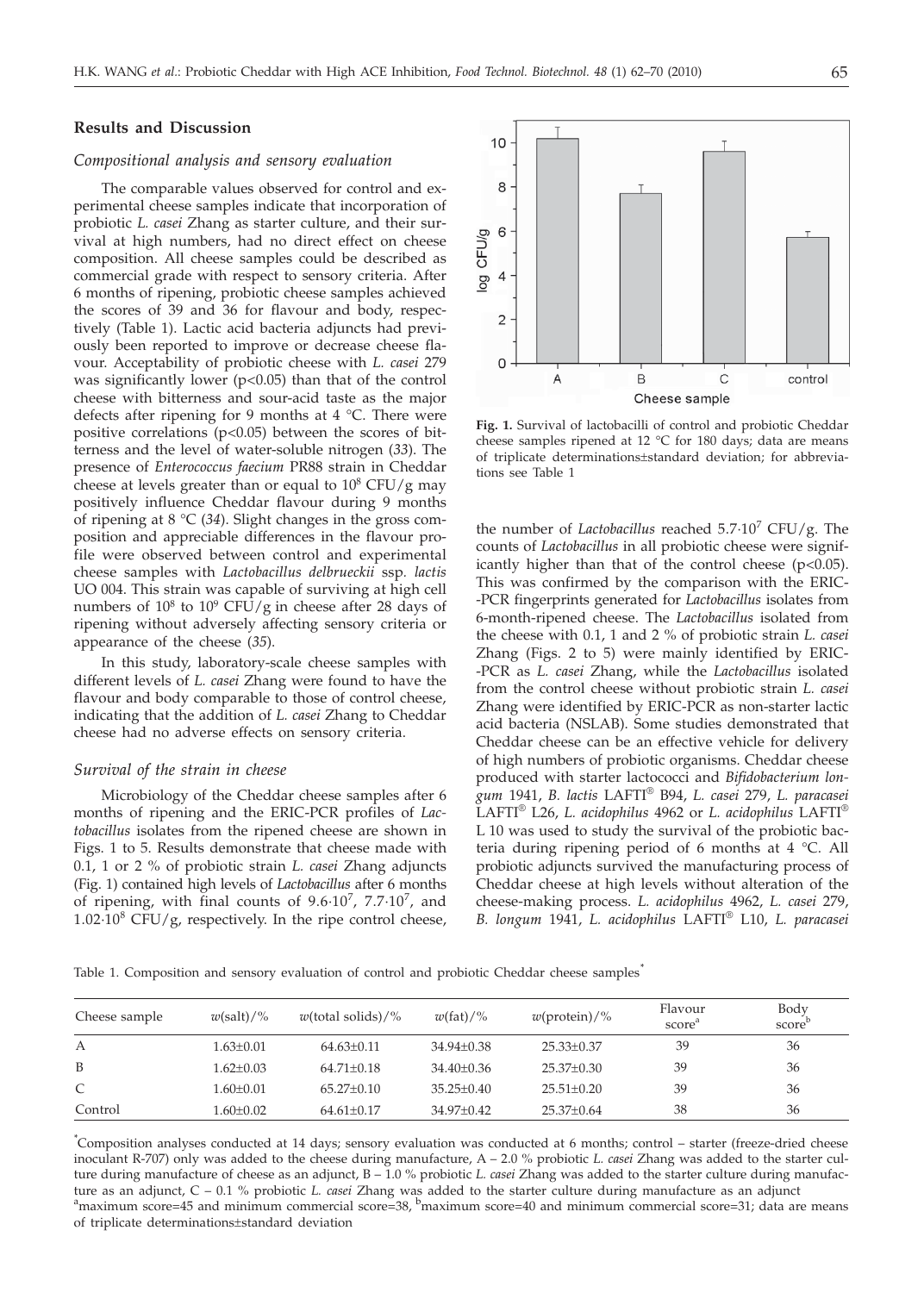

**Fig. 2.** ERIC-PCR-generated DNA fingerprints for *Lactobacillus* isolates from 6-month-ripened probiotic cheese with 2 % *L. casei* Zhang starter adjunct: lane L shows the ERIC-PCR profile of the *L. casei* Zhang added to the cheese during manufacture, while DL2000 marker is shown in lane M. All other lanes show ERIC-PCR profiles of *Lactobacillus* isolates from 6-month-ripened cheese



**Fig. 3.** ERIC-PCR-generated DNA fingerprints for *Lactobacillus* isolates from 6-month-ripened probiotic cheese with 1 % *L. casei* Zhang starter; for legend see Fig. 2



**Fig. 4.** ERIC-PCR-generated DNA fingerprints for *Lactobacillus* isolates from 6-month-ripened probiotic cheese with 0.1 % *L. casei* Zhang starter; for legend see Fig. 2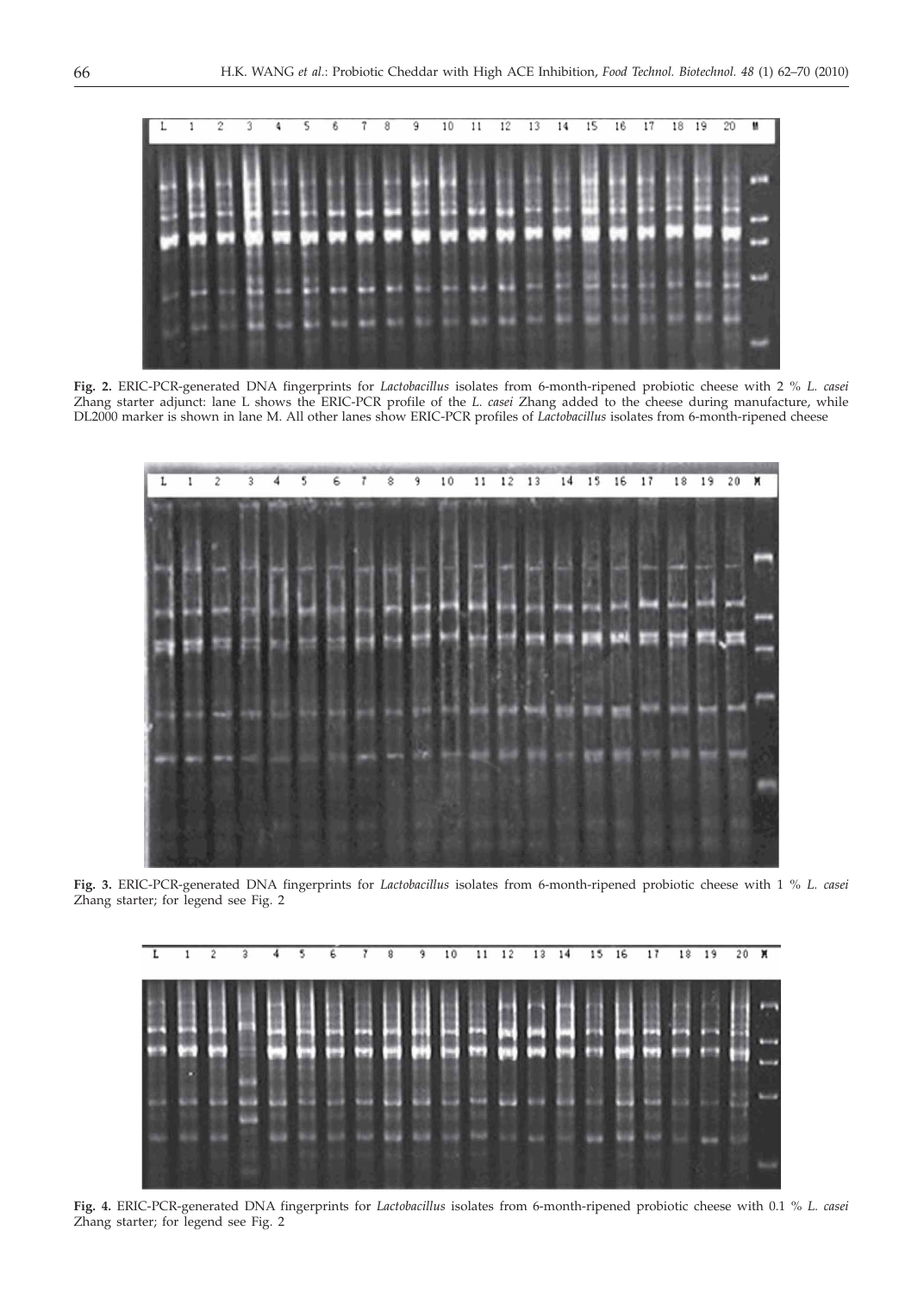

**Fig. 5.** ERIC-PCR-generated DNA fingerprints for *Lactobacillus* isolates from 6-month-ripened control cheese without the *L. casei* Zhang starter; for legend see Fig. 2

LAFTI® L26 and *B. lactis* LAFTI® B94 can be applied successfully in Cheddar cheese (*36*). Three batches of Cheddar cheese (batch 1, with lactococci as the only starter; batch 2, with lactococci, *L. acidophilus* 4962, *L. casei* 279 and *Bifidobacterium longum* 1941; and batch 3, with lactococci, *L. acidophilus* LAFTI® L10, *L. paracasei* LAFTI® L26 and *B. lactis* LAFTI® B94) were manufactured in triplicate to study the survival and influence of probiotic bacteria on proteolytic patterns. All probiotic adjuncts survived manufacturing process and maintained their viability of >7.5 log CFU/g at the end of ripening (*37*).

Although *Lactobacillus* has been added to Cheddar cheese and has subsequently been found to remain at high levels throughout maturation, no definitive identification method was used in these studies to distinguish the added *Lactobacillus* from the natural flora of the cheese.

ERIC- and repetitive sequence based (REP)-PCR have specific advantages compared to other molecular fingerprinting methods. REP elements and ERIC sequences are dispersed throughout bacterial genomes and PCR studies confirmed that inter-REP and inter-ERIC distances or profiles are typical for given bacterial species and sometimes even for strains within a given species. However, ERIC- and REP-PCR techniques have so far not been extensively used for the differentiation of lactobacillus strains (*30*). In the present study, ERIC-PCR analysis, when used as an identification method, determined that probiotic *L. casei* Zhang strain grew in the cheese.

# *ACE-inhibitory activity and GABA content in Cheddar cheese*

Compared with control cheese, experimental cheese with 0.1, 1 and 2 % of probiotic strain *L. casei* Zhang revealed some increase in ACE-inhibitory activity and GABA content. The basic values of the ACE-inhibitory activity and GABA content of Cheddar cheeses are described in Table 2. The ACE-inhibitory activity in the

Table 2. ACE-inhibitory activity and GABA in Cheddar cheese

| Cheese  | ACE-inhibitory activity | $w(\gamma$ -aminobutyric acid) |  |  |
|---------|-------------------------|--------------------------------|--|--|
| sample  | $\frac{0}{\alpha}$      | mg/kg                          |  |  |
| А       | $(100\pm2.56)^a$        | $(677.35 \pm 21.47)^a$         |  |  |
| B       | $(85.30 \pm 1.74)^b$    | $(538.11 \pm 20.31)^c$         |  |  |
| C       | $(91.45 \pm 3.78)^c$    | $(525.34 \pm 4.11)^c$          |  |  |
| Control | $(60.13 \pm 0.79)^d$    | $(238.49 \pm 22.26)^b$         |  |  |
|         |                         |                                |  |  |

a, b, c, d<sub>Means</sub> with different superscripts in the same row differ significantly  $(p<0.01)$ ; data are means of triplicate determinations±standard deviation; for abbreviations see Table 1

control cheese was 60.13 %, while in the experimental cheese with 0.1, 1 and 2 % of probiotic strain *L. casei* Zhang the ACE-inhibitory activity was recorded as 91.45, 85.30 and 100 %, respectively.

Some ACE-inhibitory peptides have been reported in the cheese. Cheddar cheese samples made with the addition of *L. casei* 279, *L. casei* LAFTI® L26 or *L. acidophilus* LAFTI® L10 had significantly higher (p<0.05) ACE- -inhibitory activity than those without any probiotic adjunct (*13*). The high ACE-inhibitory activity found in the water-soluble extracts of some investigated hard cheese samples was mainly due to the presence of Val-Pro-Pro (VPP) and Ile-Pro-Pro (IPP) (*12*).

The level of GABA in the control cheese was 238.49 mg/kg, while in the experimental cheese with 0.1, 1 and 2 % of probiotic strain *L. casei* Zhang it was 525.34, 538.11 and 677.35 mg/kg, respectively.

Several GABA-producing lactic acid bacteria have been identified, including *Lactobacillus paracasei* isolated from a Japanese traditional fermented fish, *Lactobacillus brevis* isolated from kimuchi and alcohol distillery lees, and *Lactococcus lactis* from cheese starters (*38*). It has been reported that the mass fractions of GABA in 22 Italian cheese varieties that differ in several technological traits markedly varied from 0.26 to 391 mg/kg. *Lactobacillus*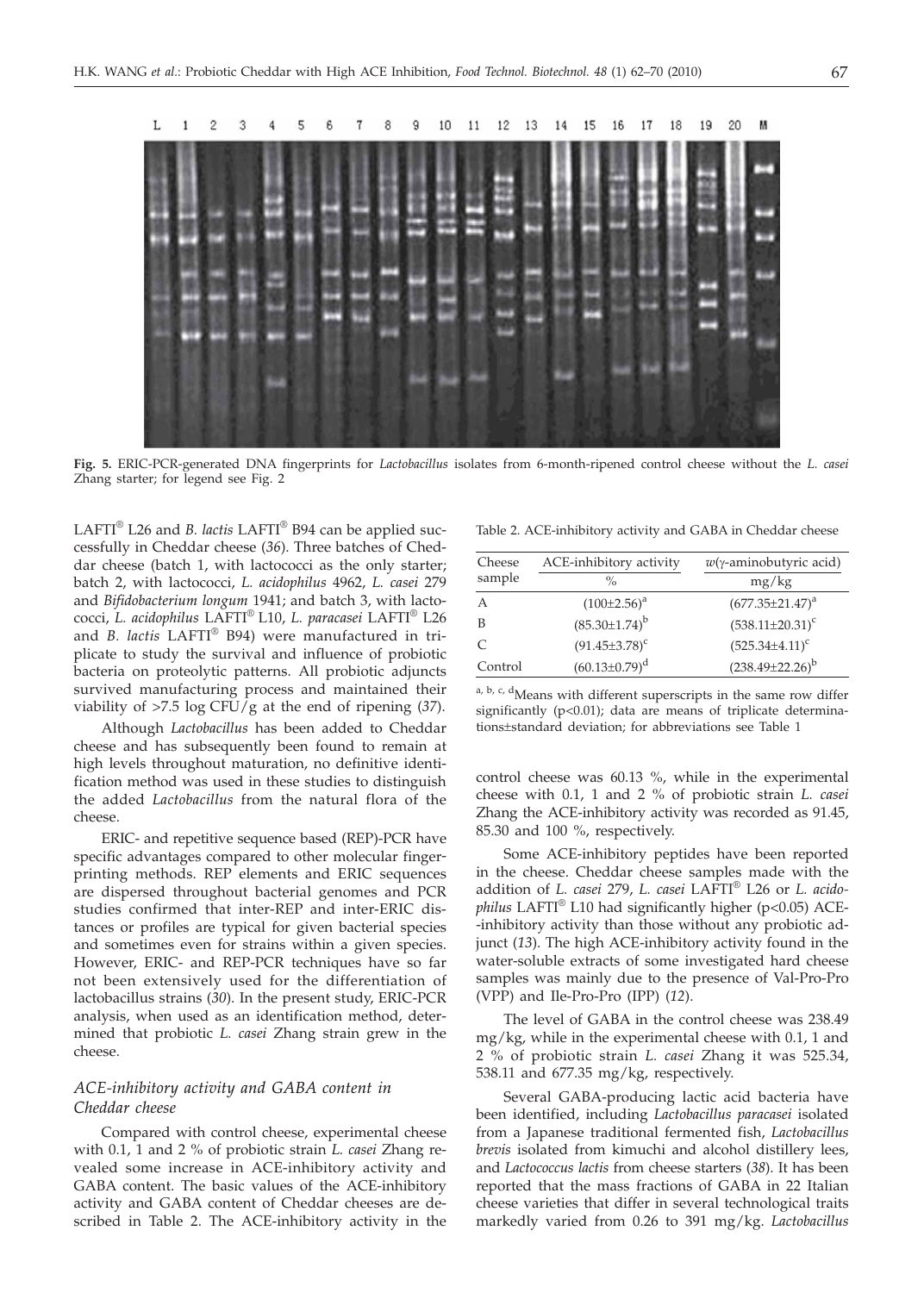*paracasei* PF6, *Lactobacillus delbrueckii* ssp. *bulgaricus* PR1, *Lactococcus lactis* PU1, *Lactobacillus plantarum* C48 and *Lactobacillus brevis* PM17 were the best GABA-producing strains during fermentation of reconstituted skimmed milk (*18*).

In this study, the GABA content could be enhanced by applying *L. casei* Zhang in the cheese. The findings of this study provide a potential to develop health-promoting probiotic *L. casei* Zhang cheese enriched with GABA.

GABA-producing lactic acid bacteria which rapidly produced a large amount of GABA from glutamic acid (Glu) by glutamate decarboxylase (GAD) [EC 4.1.1.15] were also isolated. In the case of *L. brevis*, 4 of the 8 strains tested produced GABA, with the production of 50 mmol/L of GABA from 59 mmol/L of Glu in the glucose yeast extract polypepton medium (*39*). However, the high cost of the culture medium remains a problem for the commercial production. It seems that an economical and simple process of natural GABA production without Glu supplementation could be achieved by the probiotic cheese with the addition of *L. casei* Zhang. It has been reported that GABA can facilitate cell survival by maintaining cellular pH, even under acidic environments, because GAD must consume an H<sup>+</sup> ion for GABA production. Similarly, dairy products with high GABA and GAD activity are capable of sustaining probiotics through the digestive system, by which they made it possible to have probiotic effects, and also they may possess the same acid stability properties that are required to survive in the intestines (*40*). The GABA-enriched milk (1 nmol/mL) was reported to lower the blood pressure in spontaneously hypertensive and normotensive Wistar-Kyoto rats (*41*). Therefore, the amount of GABA in the probiotic cheese made with *L. casei* Zhang adjunct is high enough to have some functional value.

Limited scientific data are available on the ACE-inhibitory activity and GABA concentration in cheese inoculated with *Lactobacillus* isolated from koumiss. The *Lactobacillus* species in koumiss include *L. delbrueckii*, *L. acidophilus*, *L. casei*, *L. rhamnosus*, *L. paracasei*, *L. kefir*, *L. salivarius*, *L. buchneri*, *L. plantarum* (*42*). In the present study, the production of both ACE-inhibitory activity and GABA in the probiotic cheese with *L. casei* Zhang isolated from koumiss have been found for the first time. Cheese already possesses a healthy image and has a long history of safe production. The production of both ACE-inhibitory activity and GABA *in situ* is an appealing approach, as it adds an additional health effect to the products.

# *Proteolysis in Cheddar cheese*

Urea-PAGE patterns of whole cheese samples after 6 months of ripening did not show any differences in the extent of primary proteolysis between the control cheese and those manufactured with the addition of *L. casei* Zhang (Fig. 6). Similarly, others have shown that the addition of lactobacilli had no effect on PAGE electrophoretograms (*2*).

The ratio of WSN and FAN to TN in whole cheese samples increased progressively throughout the 180 days of ripening period. No significant differences in the concentration of WSN and FAN could be detected in whole cheese samples (Figs. 7 and 8).



**Fig. 7.** WSN/TN analysis of Cheddar cheese during 180 days of ripening at 12 °C; TN=total nitrogen, WSN=water soluble nitrogen; data are means of triplicate determinations±standard deviation; for abbreviations see Table 1



**Fig. 6.** Urea-PAGE patterns of Cheddar cheese with 2 % *L. casei* Zhang starter (lanes 2–9), 1 % *L. casei* Zhang starter (lanes 10–17), 0.1 % *L. casei* Zhang starter (lanes 18–25), without the *L. casei* Zhang starter (lanes 26–33) for 1, 15, 30, 60, 90, 120, 150 and 180 days, respectively. The standard casein is shown in lane 1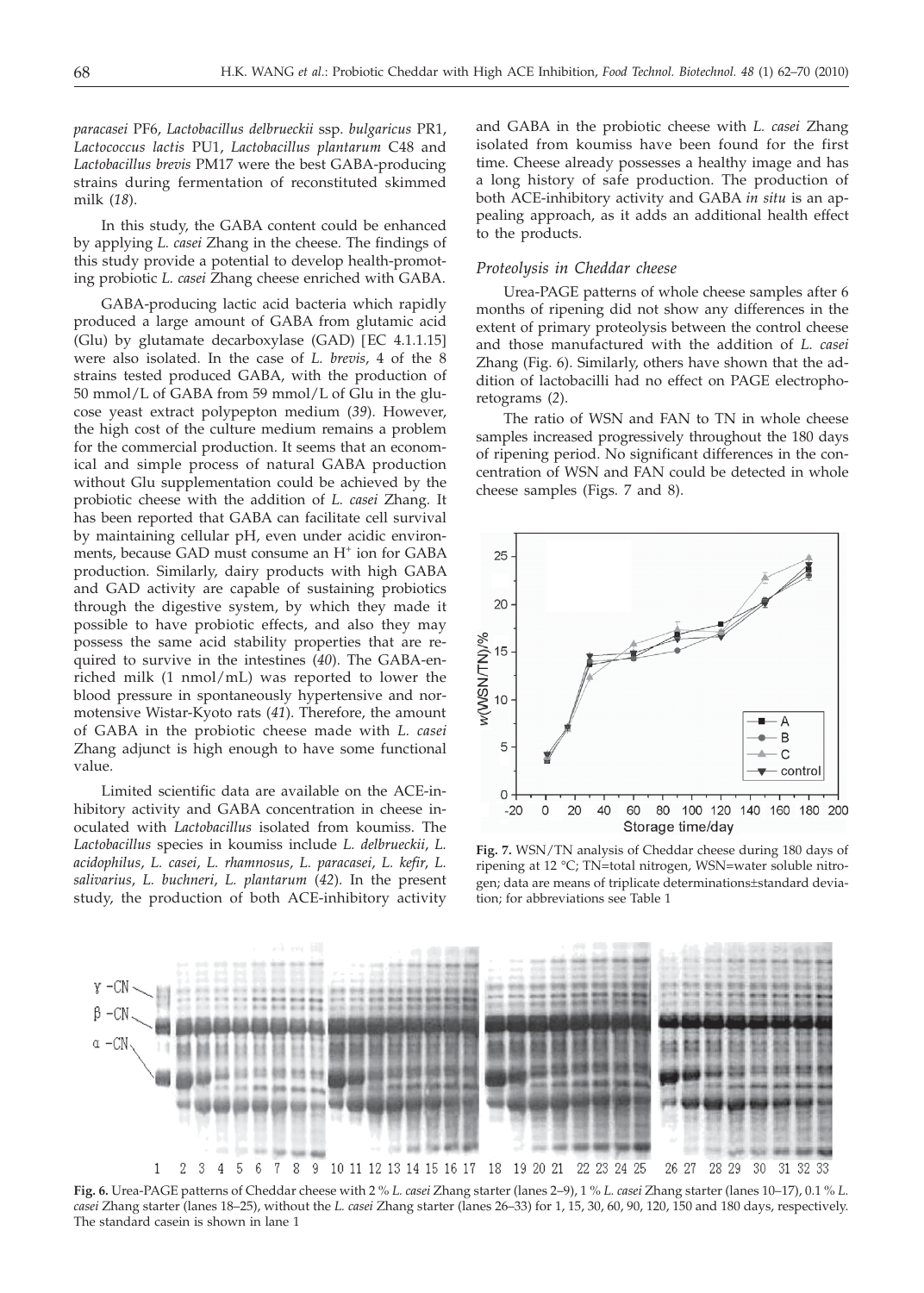

**Fig. 8.** FAN/TN analysis of Cheddar cheese during 180 days of ripening at 12 °C; TN=total nitrogen, FAN=free amino nitrogen; data are means of triplicate determinations±standard deviation; for abbreviations see Table 1

# **Conclusions**

Cheddar cheese was manufactured with *Lactobacillus casei* (*L. casei*) Zhang as the dairy starter adjunct. The addition of *L. casei* Zhang to Cheddar cheese had no adverse effects on sensory criteria and contained high levels of *Lactobacillus*. ERIC-PCR analysis confirmed that probiotic *L. casei* Zhang strain grew in the cheese. The experimental cheese with 0.1, 1 and 2 % of probiotic strain *L. casei* Zhang revealed some increase in ACE-inhibitory activity and GABA content. The cheese containing the probiotic strain *L. casei* Zhang showed good potential for application in the management of hypertension.

# *Acknowledgement*

This work was supported by Hi-Tech Research and Development Program of China (863 Planning) (Grant no. 2006AA10Z345, 2007AA10Z353) and by the earmarked fund for Modern Agro-Industry Technology Research System.

# **References**

- *1.* E. Songisepp, T. Kullisaar, P. Hütt, P. Elias, T. Brilene, M. Zilmer, M. Mikelsaar, A new probiotic cheese with antioxidative and antimicrobial activity, *J. Dairy Sci. 87* (2004) 2017–2023.
- *2.* G. Gardiner, R.P. Ross, J.K. Collins, G. Fitzgerald, C. Stanton, Development of a probiotic cheddar cheese containing human-derived *Lactobacillus paracasei* strains, *Appl. Environ. Microbiol. 64* (1998) 2192–2199.
- *3.* A. Daigle, D. Roy, G. Bélanger, J.C. Vuillemard, Production of probiotic cheese (Cheddar-like cheese) using enriched cream fermented by *Bifidobacterium infantis*, *J. Dairy Sci. 82* (1999) 1081–1091.
- *4.* G. Godward, K. Kailasapathy, Viability and survival of free and encapsulated probiotic bacteria in Cheddar cheese, *Milchwissenschaft*, *58* (2003) 624–627.
- *5.* J. Darukaradhya, M. Phillips, K. Kailasapathy, Selective enumeration of *Lactobacillus acidophilus*, *Bifidobacterium* spp., starter lactic acid bacteria and non-starter lactic acid bacteria from Cheddar cheese, *Int. Dairy J. 16* (2006) 439–445.
- *6.* M.D. Sharp, D.J. McMahon, J.R. Broadbent, Comparative evaluation of yogurt and low-fat Cheddar cheese as delivery media for probiotic *Lactobacillus casei*, *J. Food Sci. 73* (2008) M375–M377.
- *7.* T.S. Sun, S.P. Zhao, H.K. Wang, C.K. Cai, Y.F. Chen, H.P. Zhang, ACE-inhibitory activity and gamma-aminobutyric acid content of fermented skim milk by *Lactobacillus helveticus* isolated from Xinjiang koumiss in China, *Eur. Food Res. Technol. 228* (2009) 607–612.
- *8.* J.A. Gómez-Ruiz, M. Ramos, I. Recio, Angiotensin-converting enzyme-inhibitory peptides in Manchego cheeses manufactured with different starter cultures, *Int. Dairy J. 12* (2002) 697–706.
- *9.* S. Didelot, S. Bordenave-Juchereau, E. Rosenfeld, I. Fruitier-Arnaudin, J.M. Piot, F. Sannier, Preparation of angiotensin-I-converting enzyme inhibitory hydrolysates from unsupplemented caprine whey fermentation by various cheese microflora, *Int. Dairy J. 16* (2006) 976–983.
- *10.* R.J. Fitzgerald, B.A. Murray, Bioactive peptides and lactic fermentations, *Int. J. Dairy Technol. 59* (2006) 118–125.
- *11.* E. Apostolidis, Y.I. Kwon, K. Shetty, Inhibitory potential of herb, fruit, and fungal-enriched cheese against key enzymes linked to type 2 diabetes and hypertension, *Innov. Food Sci. Emerg. Technol*. *8* (2007) 46–54.
- *12.* U. Bütikofer, J. Meyer, R. Sieber, D. Wechsler, Quantification of the angiotensin-converting enzyme-inhibiting tripeptides Val-Pro-Pro and Ile-Pro-Pro in hard, semi-hard and soft cheeses, *Int. Dairy J. 17* (2007) 968–975.
- *13.* L. Ong, N.P. Shah, Release and identification of angiotensin-converting enzyme-inhibitory peptides as influenced by ripening temperatures and probiotic adjuncts in Cheddar cheeses, *LWT-Food Sci. Technol*. *41* (2008) 1555–1566.
- *14.* L. Ong, N.P. Shah, Influence of probiotic *Lactobacillus acidophilus* and *L. helveticus* on proteolysis, organic acid profiles, and ACE-inhibitory activity of cheddar cheeses ripened at 4, 8, and 12 degrees C, *J. Food Sci. 73* (2008) 111–120.
- *15.* N. Innocente, C. Corradini, Gamma-aminobutyric acid as an indicator of fermentative processes responsible for the formation of holes typical in Montasio cheese, *Milchwissenschaft*, *53* (1998) 202–206.
- *16.* M. Nomura, H. Kimoto, Y. Someya, S. Furukawa, I. Suzuki, Production of  $\gamma$ -aminobutyric acid by cheese starters during cheese ripening, *J. Dairy Sci. 81* (1998) 1486–1491.
- *17.* K.B. Park, S.H. Oh, Isolation and characterization of *Lacto*bacillus buchneri strains with high y-aminobutyric acid producing capacity from naturally aged cheese, *Food Sci. Technol*. *15* (2006) 86–90.
- *18.* S. Siragusa, M. De Angelis, R. Di Cagno, C.G. Rizzello, R. Coda, M. Gobbetti, Synthesis of gamma-aminobutyric acid by lactic acid bacteria isolated from a variety of Italian cheeses, *Appl. Environ. Microbiol. 73* (2007) 7283–7290.
- *19.* R. Wu, L. Wang, J. Wang, H. Li, B. Menghe, J. Wu, M. Guo, H. Zhang, Isolation and preliminary probiotic selection of lactobacilli from koumiss in Inner Mongolia, *J. Basic Microbiol. 49* (2009) 318–326.
- *20.* T. Ya, Q. Zhang, F. Chu, J. Merritt, M. Bilige, T. Sun, R. Du, H. Zhang, Immunological evaluation of *Lactobacillus casei* Zhang: A newly isolated strain from koumiss in Inner Mongolia, China, *BMC Immunol. 9* (2008) e68.
- *21.* H.P. Zhang, Q.J. Zhang, G.Q. Ren, Q.H. Bao, The antagonism of *Lactobacillus casei* Zhang to pathogenic *Escherichia coli* in mice and the influence on the microbial population in gut, *Microbiology, 34* (2007) 447–450.